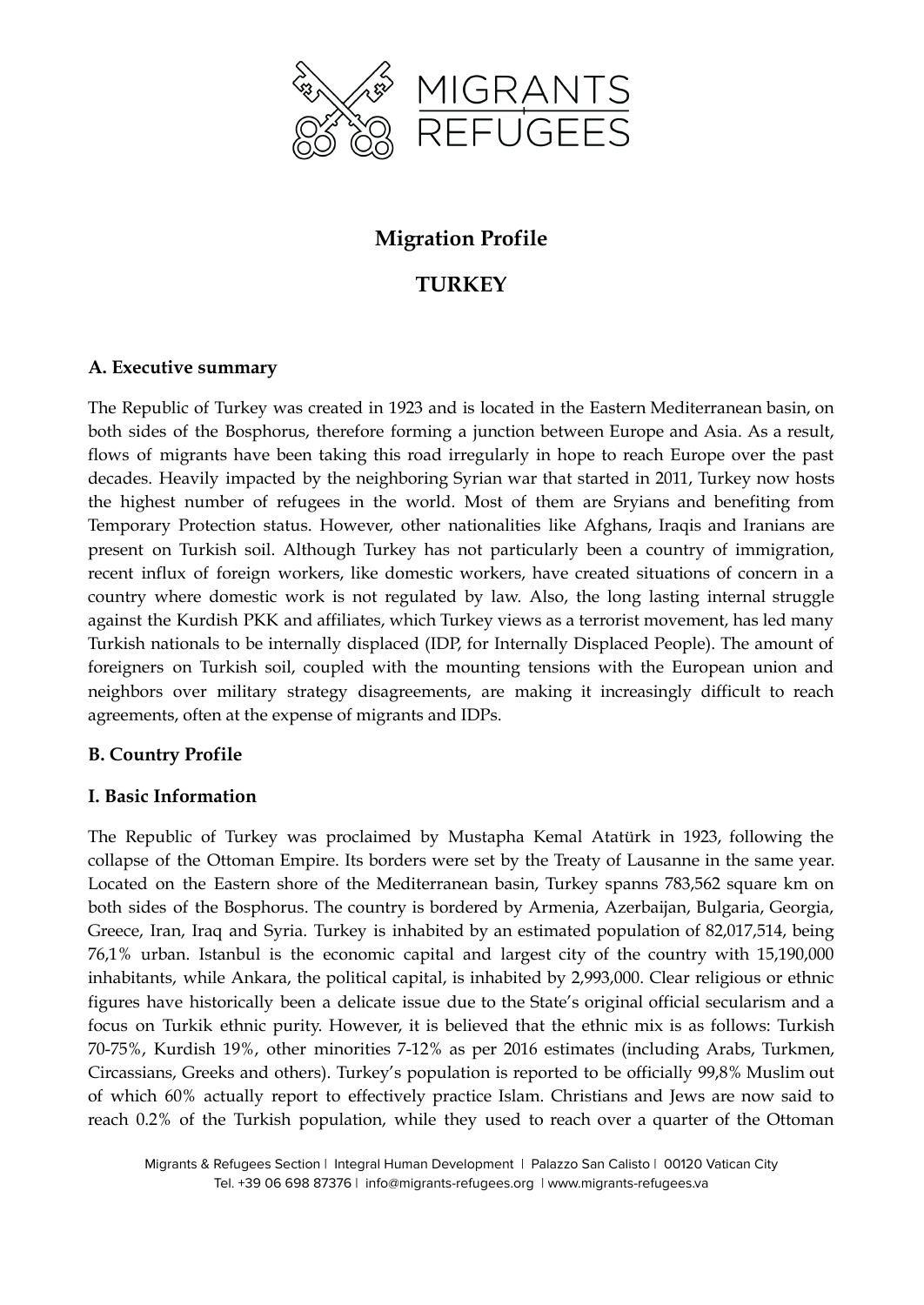Empire's population. Rights of non-Muslim religious minorities, especially those not recognized under the government's interpretation of the 1923 Lausanne Treaty, which includes only Armenian Apostolic Orthodox Christians, Jews, and Greek Orthodox Christians, are reportedly subjects to limitations. Turkey is experiencing a consolidation of Presidential power in the wake of the 2016 failed military coup, while being embattled with the PKK and ISIS militants. Turkey is currently militarily active in Libya, Syria, Iraq, Armenia, and is asserting its military presence in the Eastern Mediterranean.

## **II. International and Internal Migrants**

Although Turkey has long been a country that did not specifically attract a high number of foreign workers, changes have been observed since the early 2000s. It must be underlined that the vast amount of foreigners mainly consists of Syrians refugees, owing to the shared border with Syria, whose situation will be evoked in the following sections. Foreigners who seek to stay in Turkey beyond the duration of a visa or a visa exemption or, longer than 90 days, should obtain a residence permit. There are 930,939 residence permit holders in Turkey within various categories: 74% for a short term, 8% are students, 7% are family, 6% for work, 5% classified as "other". According to DGMM, the "other" residence permit category includes humanitarian residence permit holders, and while the exact number is unknown, it is believed that the vast majority in this category are Iraqis. A 2016 study by the University of Oxford's Centre on Migration, Policy and Society (COMPAS) gives us a general outlook of the evolution of the situation over the past two decades: "one of the shifts in Turkish migration patterns is in the area of professional migrants like skilled-workers, and investors. When we look at the data about foreign workers since the beginning of the 2000s, the gradual increases in the numbers of foreign workers is remarkable. The number of foreign workers in 2003 was 7,302, which increased to 17,466 in 2011, and reached 64,547 in 2015." The fate of international domestic workers will be evoked below as most of them are undocumented.

# **III. Emigration and Skilled Migration**

As per communication of the Turkish Ministry for Culture and Tourism, Turkey signed agreements with Germany in 1961, with Austria, Belgium and the Netherlands in 1964; with France the following year and ultimately with Australia in 1967. As a result, Turkish migrant workers began to migrate primarily to the countries listed above. The Turkish Ministry of Foreign Affairs reports that the total population of Turkish people living abroad exceeds 6.5 million, 5.5 million of which live in Western European countries. According to Germany's Federal Office for Statistics, [around](https://www.dw.com/en/german-population-with-immigrant-background-reaches-new-peak-in-2017/a-44906046) 2.7 million people with Turkish roots were living in [Germany](https://www.dw.com/en/german-population-with-immigrant-background-reaches-new-peak-in-2017/a-44906046) in 2017, being 3.4% of the German population. A new wave of Turkish immigrants has been identified in Germany as 47,750 people immigrated from Turkey to Germany in 2017, a 15% increase from 2016. The number of asylum seekers skyrocketed following the failed coup of July 2016, and the number of family reunifications has also increased. This new wave of immigrants is quite diverse: followers of Fethullah Gülen, the US-based Turkish cleric, believed to have masterminded the failed coup attempt in 2016, white-collar professionals, students, leftist oppositional figures, Kurdish political actors, academics, and intellectuals, among others. In 2018, 48% of the 10,600 Turkish nationals who applied for asylum in Germany reported having [university](https://www.welt.de/politik/deutschland/article188371987/Interne-BAMF-Analyse-Asylbewerber-aus-der-Tuerkei-qualifizierter-als-Durchschnitt.html) degrees and are more urban. In 2019, Turkish asylum seekers in Germany were the third-most-registered group in Germany, after Syrians and Iraqis, according to the country's agency for migration and refugees.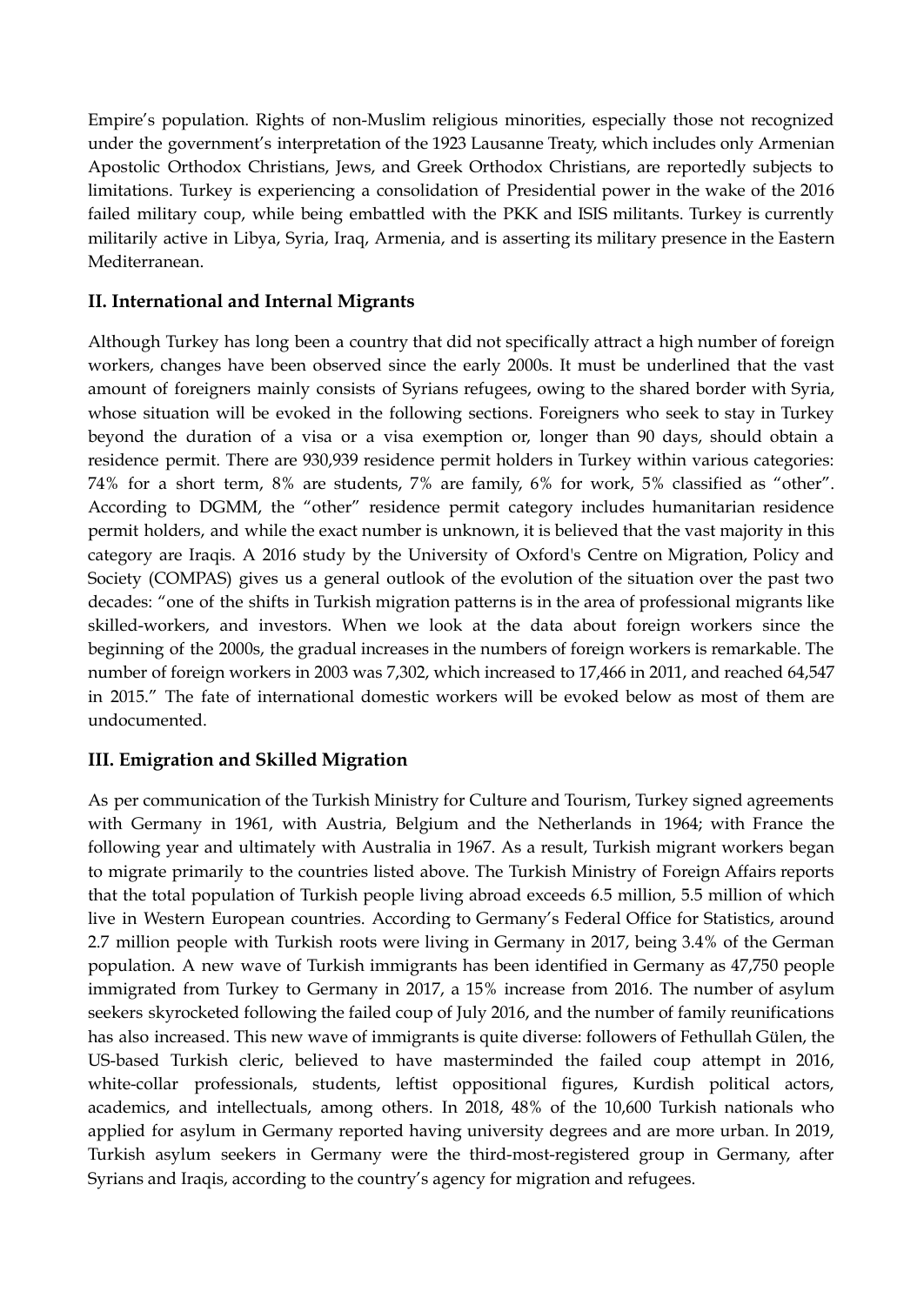#### **IV. Forced Migrants (internally displaced, asylum seekers and refugees)**

As per the UNHCR's Global Focus profile of Turkey, the country continues to host the largest number of refugees worldwide. According to the latest available figures from the Turkish Directorate General of Migration Management (DGMM) published in the August 2020 situation report, there are 3.6 million foreign nationals seeking international protection in Turkey. Most of them are Syrians (3,610,022 individuals) who are granted a specially designed Temporary Protection (TP) status in the country. According to DGMM, as of end of 2019, there were 56,417 non Syrian international protection applicants, reported to be from Afghanistan (62%), Iraq (28%), Iran (6%), and others (4%). UNHCR ended the registration process in Turkey on 10 September 2018, as the procedure is now carried out by the Turkish authorities, and the number of international protection holders is not publicly available anymore. Over 98% of refugees in Turkey live among the host community, and less than 2% in Temporary Accommodation Centres. As the UNHCR states, the main challenges remain the pressure on national resources and the availability of services for refugees and host communities. While state institutions are addressing these challenges, the nature of the refugee situation has drawn public attention to the social impact of the refugees' presence. Owing to his dissatisfaction with the level of the European response to the Syrian refugee crisis, Turkish President Erdogan has recently repeatedly vowed to open the gates to Europe, leading to clashes at the Greek border and putting migrants at risk. Syrians and other refugees and asylum seekers experience significant legal barriers to accessing formal employment, as small and medium-sized enterprises often default to informal labor due to administrative and financial burdens related to work permits for Syrian employees. Existing regulations under the TP regime create additional barriers for the formalization of Syrians' work engagements, for instance through a quota limiting the number of TP beneficiaries to 10 percent of total staff at a workplace, a geographical limitation that work permit issuance is restricted to cities in which Syrians were registered upon arrival in Turkey and the need for acquiring additional permits by Turkish authorities for jobs in the education and health sectors. Access to formal employment is also impeded by economic barriers. The difficulties in formalizing employment mean that many Syrians are at risk of economic exploitation, being paid below the minimum wage, on an irregular basis or sometimes not at all. The economic sectors that Syrians are mostly engaged in, such as the textile, construction and agricultural sectors, were already prone to informality before their arrival in Turkey. Financial assistance provided to 1.26 million Syrians through the Emergency Social Safety Net (ESSN) is considered important to meet their basic needs. It is perceived as a reliable and regular source of income in the midst of economic uncertainty, and even more due to the Covid 19 crisis. Critically, it is reported that some Syrians do not try to pursue formal work for fear of losing access to this financial assistance, thus being forced to choose informal status. The necessity to meet basic needs such as food and shelter, coupled with income insecurity, prevents time and resources to pursue education opportunities that could pull families out of poverty. Human Rights Watch declares in its 2020 Turkey reports that the Turkish authorities unlawfully deported some Syrians from Istanbul and other provinces to Syria, including after coercing some of them through violence, verbal threats and the threat of indefinite detention into signing voluntary return forms. The border with Syria remains closed to new asylum seekers. President Erdoğan has repeatedly stated that Syrians in Turkey should be resettled in a safe zone in northeast Syria. Turkey also hosts a high number of internally displaced people resulting from the decades-long clashes between the government and armed Kurdish groups since the 1980s. The vast majority of the displacements were from rural to urban areas in the south-east of the country. The situation has been worsening since 2015 and led to further humanitarian concerns in southeast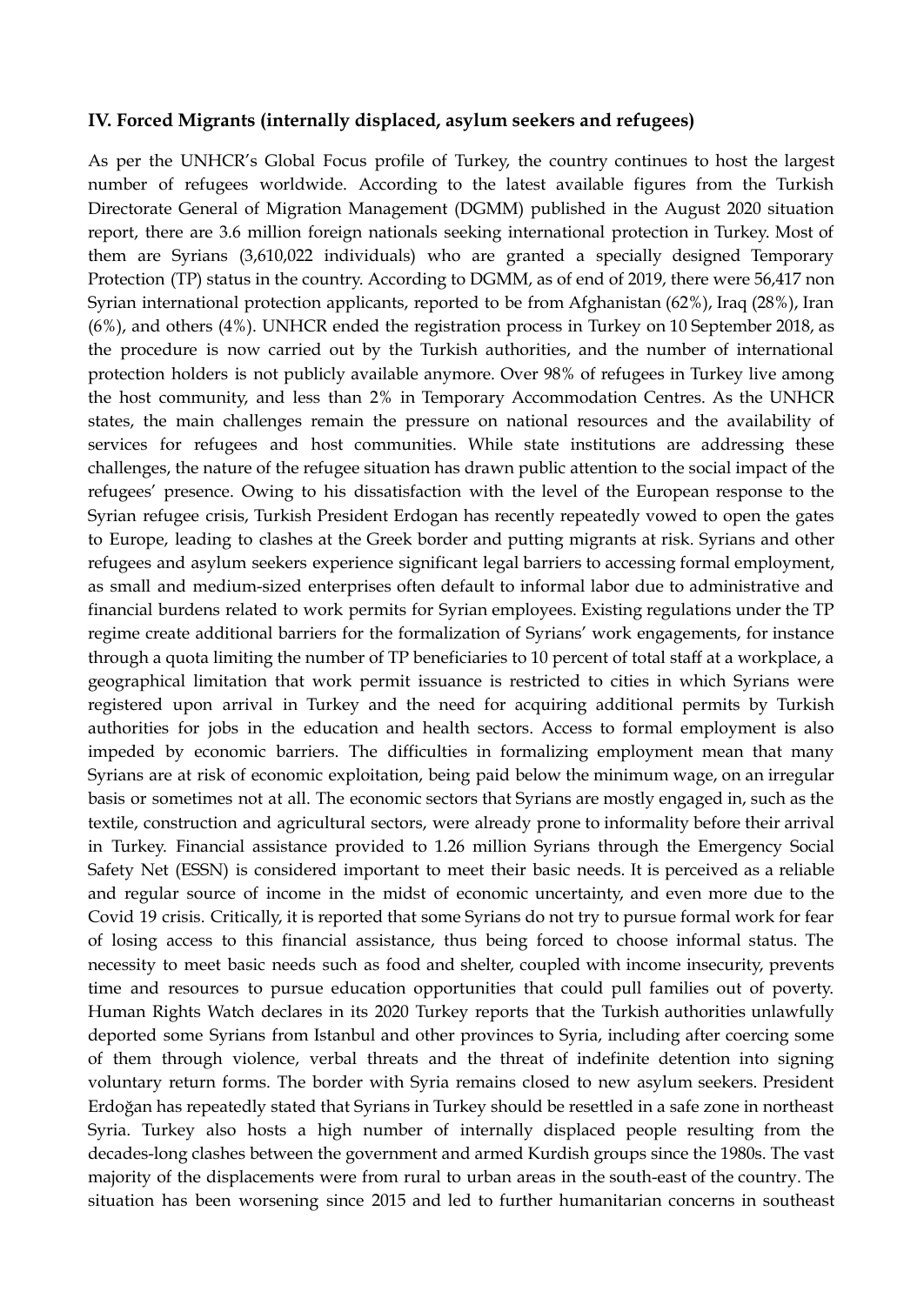Turkey, as up to 1.1 million people are estimated to have been internally displaced as a result of conflict, while the Government does not fully disclose numbers and limits humanitarian access in the areas most affected by violence, which makes the delivery of assistance more difficult, as well as contributes to large information gaps. As part of the authorities' response to what they identify as PKK terrorist activities, security operations were initiated in at least 30 urban and a number of rural locations throughout South-East Turkey, which eventually resulted in a number of deaths, displaced or disappeared, as well as in wide-scale destruction of housing and infrastructure. The authorities also reportedly imposed extended around-the-clock curfews on over 30 towns and neighbourhoods prohibiting any movement without permission for periods of time lasting up to several weeks, preventing evacuation of people. The military coup attempt in July 2016 against President Erdogan further negatively impacted on the country's political and security stability: the Internal Displacement Monitoring Center (IDMC) reports that a flow of 204,000 new displaced people was observed in 2016.

It must not be overlooked that Turkey is a major transit country for migrants en route to the European Union and the United Kingdom. Compared to 2019 figures, the amount of migrants reaching the European Union through Greece has reduced strongly in the first half of 2020. According to *Die Welt am Sonntag*, InfoMigrant, a collaboration of major European media co-financed by the European Commission, reports that German newspaper *Die Welt am Sonntag* had access to a confidential report stating that 10,257 people had crossed the Turkish border into EU territory since January. In 2020, 9,682 reached the EU via Turkey through Greece. Another 275 traveled to Italy, 289 to Cyprus and eleven migrants arrived in Bulgaria. As an August 2020 Turkey Situation Report issued by OIM states, "*Between 4 April 2016 and 27 August 2020, 2,139 migrants have been readmitted to Turkey from Greece. Main points of return from Greece include Lesbos, Chios, Kos* and Samos, while the main readmission points to Turkey include Dikili, Cesme, Bodrum and Adana airport. *According to the Turkish Armed Forces (TAF) sources, in August 2020, a total number of 3,012 irregular border crossings were registered; 2,929 of which recorded migrants entering Turkey from the Syrian Arab Republic, the Islamic Republic of Iran, Iraq and Greece. TAF also registered 83 irregular crossings from Turkey into the Syrian Arab Republic, Greece, Iraq, Georgia and Bulgaria. Since 4 April 2016, when EU-Turkey Statement on the readmission of migrants to Turkey arriving in Greece after 20 March 2016* entered into force, a total of 26,166 Syrians were resettled to a number of European countries according to *One-to-One mechanism with the assistance of IOM. According to Turkish Coast Guard (TCG) reports, 1,838 irregular migrants were apprehended and no fatality were recorded in August 2020. The top ten nationalities of apprehended or rescued migrants are Afghan, Somali, Congolese, Syrian, Central African, Pakistani, Palestinian, South African, Iranian and Eritrean.*"

# **V. Victims of Human Trafficking**

The United States' Department of State's (DoS) 2020 Trafficking in Persons Report highlights that human traffickers exploit domestic and foreign victims in Turkey, and traffickers exploit victims from Turkey abroad. The victims are primarily coming from Central and South Asia, Eastern Europe, Azerbaijan, Indonesia, Morocco, and Syria. Of the 134 victims identified in 2019, most were Uzbeks (44), followed by Syrians (31), Moroccans (28), Kyrgyz (26), and Indonesians (11). Traffickers reportedly exploited some Georgian men and women in forced labor and some Turkish men in trafficking and forced labor in Moldova. As is the case in many other European countries, Romani children from marginalized communities often were seen on the streets in major cities where they worked as garbage collectors, street musicians, and beggars, raising concerns about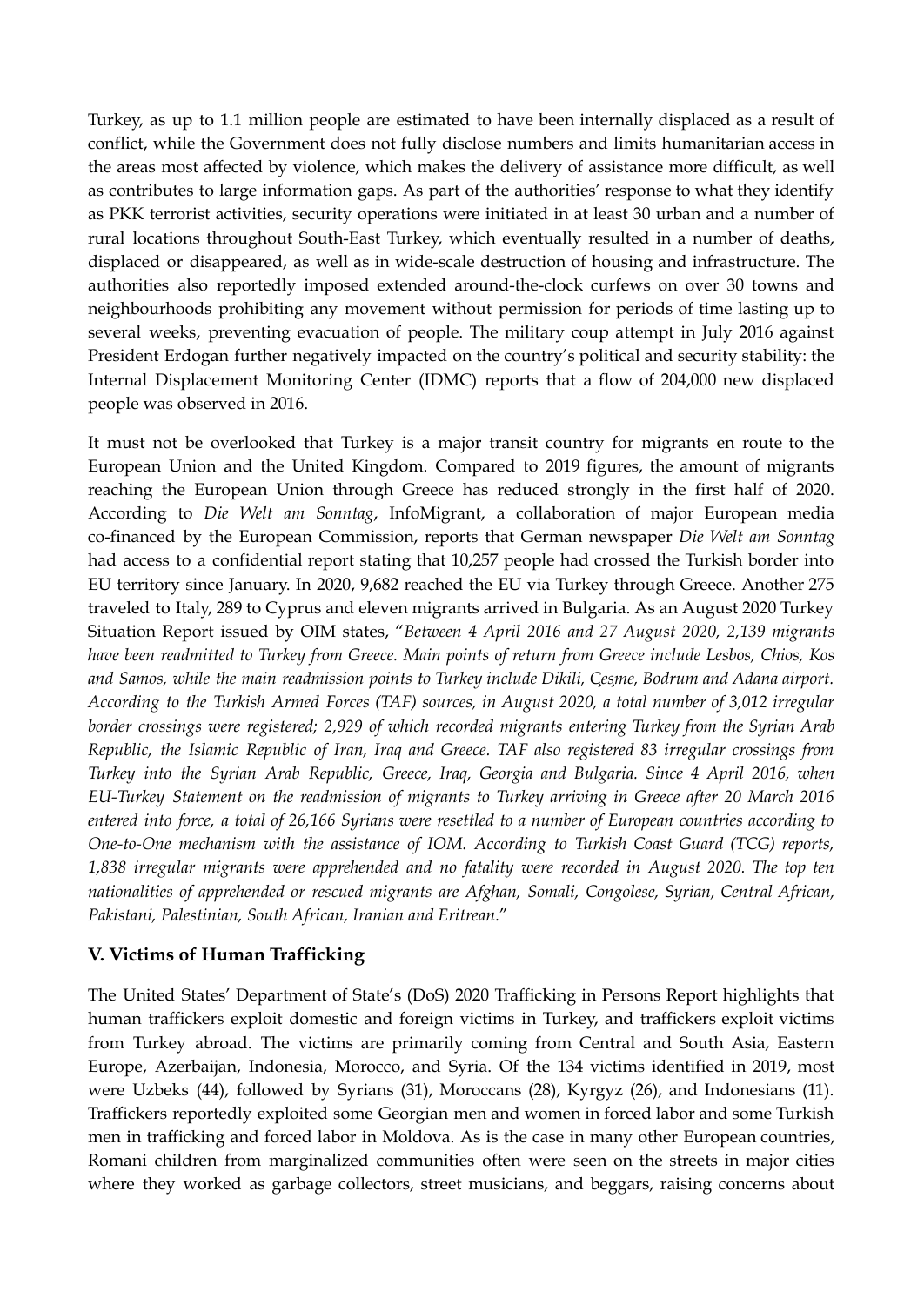exploitative conditions and forced labor. Human rights groups reported that commercial sexual exploitation remained a problem for people with different sexual orientations, as these people face discrimination and hostility from both authorities and the local population. In the context where Turkey hosts the largest refugee community in the world, refugee groups in certain areas remain vulnerable to trafficking and exploitation in spite of government efforts to register refugees and asylum claimants. Some Syrian and other refugees, including children, are vulnerable to forced or exploitative labor, including street begging. Experts report some refugee children work long hours with low wages, in some cases in substandard working conditions. NGOs and others working with refugees have noted that in some cases, Syrians and girls of other nationalities were sold into marriages in which they were vulnerable to domestic servitude and sex trafficking. The US Department of State report concludes that the Government of Turkey does not fully meet the minimum standards for the elimination of trafficking but is making significant efforts to do so. Regarding the issue of foreign domestic workers evoked above, it is reported that many enter Turkey as tourists and stay irregularly. Without legal recognition, they are at the mercy of their employers and recruiting agencies often attract them via deceptive offers. It is not uncommon for migrant domestics to have their passports confiscated and toil for little or no pay. As Turkish law does not recognise domestic work, it leaves domestic aides, Turkish and foreign alike, in an extremely vulnerable position. It can only be worse for migrant workers who are mostly irregular. Their employers can act in all impunity, knowing that if workers report their abuse or mistreatment, they may be deported. Domestic workers frequently go missing, as explains the chairwoman of Evid-Sen, a union of domestic workers based in Istanbul. Since the majority are undocumented, it is difficult to assess the exact number of Central Asian workers in Turkey. Still, according to data from the Interior Ministry, Uzbeks and Turkmens are among the top-10 nationalities entering Turkey and applying for residence permits. An easing of visa restrictions for Central Asian citizens as well as a stagnant economy and rising xenophobia in Russia, where most Central Asian migrants go, have also spurred migration to Turkey. Their situation has undoubtedly worsened since the emergence of the novel coronavirus, as many have lost their irregular jobs with little safety net, for example relying on charity food cards provided by the Istanbul Municipality.

### **VI. National Legal Framework**

The Republic of Turkey became a party to the 1951 Refugee Convention and 1967 Protocol, with a geographical restriction, applying the Convention and Protocol only to people originating from Europe, considering that people coming from outside of this zone should be resettled outside of the country. Nonetheless, Turkey still provides non-European refugees with protection and temporary asylum, pending UNHCR's search for durable solutions elsewhere. Since the start of the Syrian Civil War in 2011 and the subsequent unprecedented influx of people fleeing Syria, Turkey has been undertaking extensive legislative and institutional reforms to build an effective national asylum system. In April 2013, Turkey's first ever asylum law, the Law on Foreigners and International Protection, was endorsed by Parliament and entered into force on 11 April 2014, representing the most comprehensive legal framework to date dealing with matters of migration and protection of asylum seekers, and introducing the Temporary Protection regime for Syrians, giving them basic human rights, committing to non-refoulement. The Law on Foreigners and International Protection established that the DGMM was the main entity responsible for policy-making and proceedings for all foreigners in the country. On 22 October 2014, Turkey also passed the Temporary Protection Regulation detailing the rights,obligations and procedures for the beneficiaries of temporary protection. Turkish legislation provides people in need of international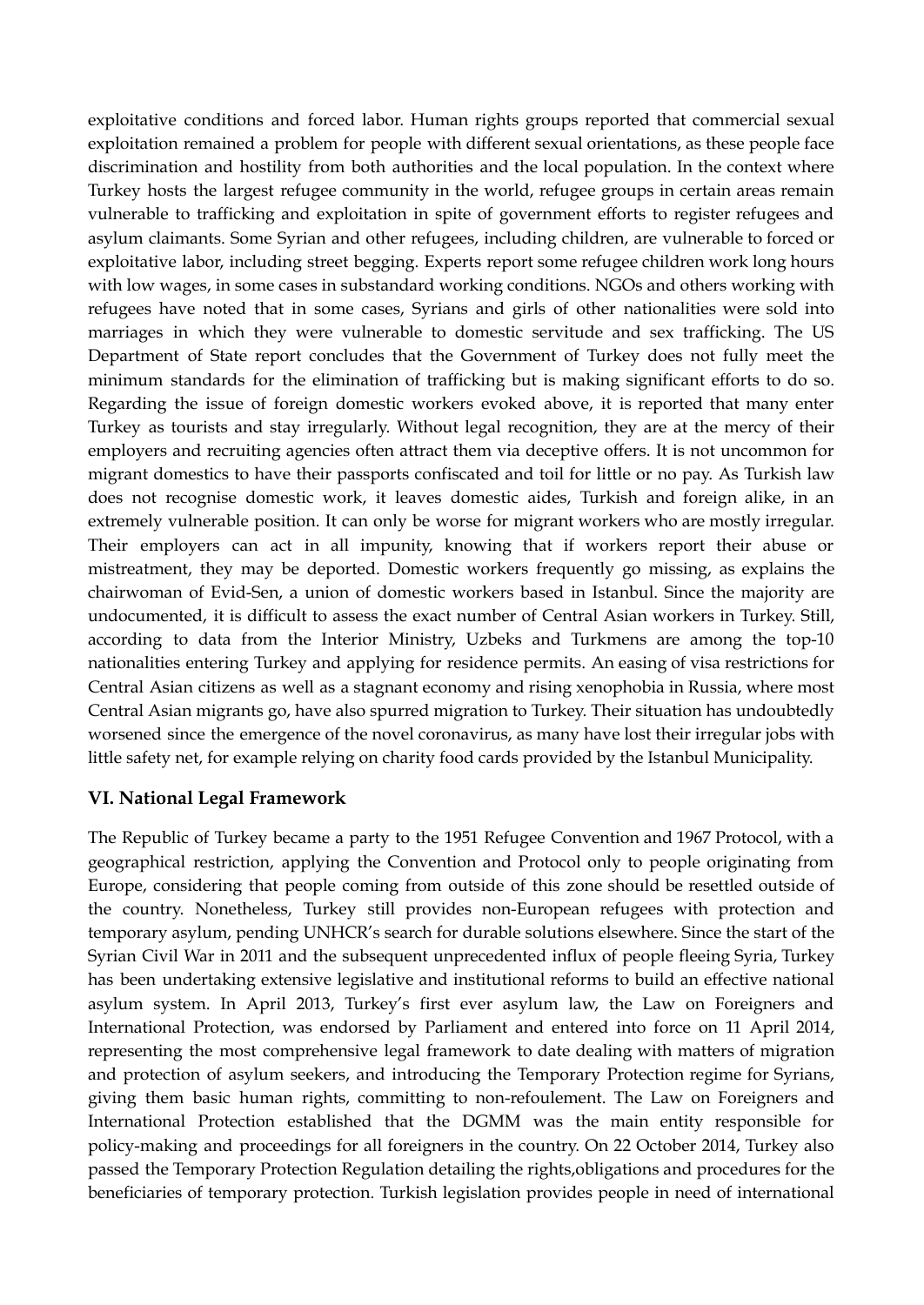protection with a broad range of rights upon registration with the authorities. Some protection gaps are nonetheless observed in the implementation of the legal framework, largely due to the scale of the refugee response. Despite the commendable step to improve Syrians' opportunity for self-reliance, very few work permits have actually been issued. This means that very few Syrians have access to sustainable livelihoods and self-reliance through formal employment. When it comes to economic integration however, the lack of a macro-level integration policy has meant that Syrians' participation in the Turkish labor market has not been adequately guided, with dynamics unfolding without a sense of structure and sustainability. The latter is strongly felt by the Syrian population, who are desperate to bring a sense of stability into their lives after years of displacement, as well as by Turkish host communities who support the assistance of Syrians in need but are getting impatient with the lack of structured approaches when it comes to policies for improving the economic situation of Turkish citizens and assisting Syrians. It has been reported in the press that Syrians have been deported back to Syria, including unaccompanied children, and that the Turkish and Syrians situation in some neighborhoods is worsening. President Erdogan acknowledged this degradation of relations and has been acting to establish a buffer zone in Northern Syria along the Turkish border. This attempt was joint to the 2019 military intervention in Northern Syria against the Armed Kurdish groups which Turkey allege to be linked to the PKK.

Regarding human trafficking, Article 80 of the penal code criminalising sex trafficking and labor trafficking prescribs penalties of 8 to 12 years' imprisonment and a fine equivalent to 10,000 days. The Turkish National Police (TNP) maintained the Department of Combatting Migrant Smuggling and Human Trafficking, comprising 30 officers at headquarters with 22 provincial offices. The Gendarmerie also operated the Department of Counter Smuggling and Trafficking with 16 provincial offices. The government did not designate specialized prosecutors for trafficking cases, and a lack of experience and specialization among prosecutors and judges regarding trafficking, particularly after the dismissal of more than 150,000 government workers during the 2016-2018 state of emergency, limited the judiciary's ability and means to prosecute complex crimes like trafficking. Experts continued to report misperceptions about trafficking among law enforcement authorities, including confusion between sex trafficking and "encouragement of prostitution" (Article 227) or between labor trafficking and "violation of freedom of work and labor" (Article 117). Judiciary officials reported cases were dropped or reclassified to lesser offenses due to a lack of evidence, particularly testimonies, as victims and witnesses rarely participated in court proceedings. Police reported difficulties in identifying sex trafficking victims due to victims' fear of deportation, and labor inspectors and asylum officers did not receive training or guidance on victim identification. The government continued efforts to identify vulnerable populations and limit trafficking by maintaining comprehensive migrant registration protocols for the nearly four million Syrian and other refugees, including by providing birth registrations for newly born refugee children. The law allowed both Syrians under temporary protection and non-Syrian conditional refugees the right to work, provided they were registered in the province they wished to work in for at least the preceding six months. Applying for a work permit was the responsibility of the employer, and refugee advocates reported the procedure was burdensome and costly, resulting in few employers pursuing that path. As a consequence, the vast majority of both conditional refugees and those under temporary protection largely remained without legal employment options, leaving them vulnerable to exploitation, including trafficking. Lastly, Turkey is not a signatory to the Domestic Workers Convention (ILO C189) at the General Conference of the International Labour Organization (ILO), and does not have any law concerning domestic work.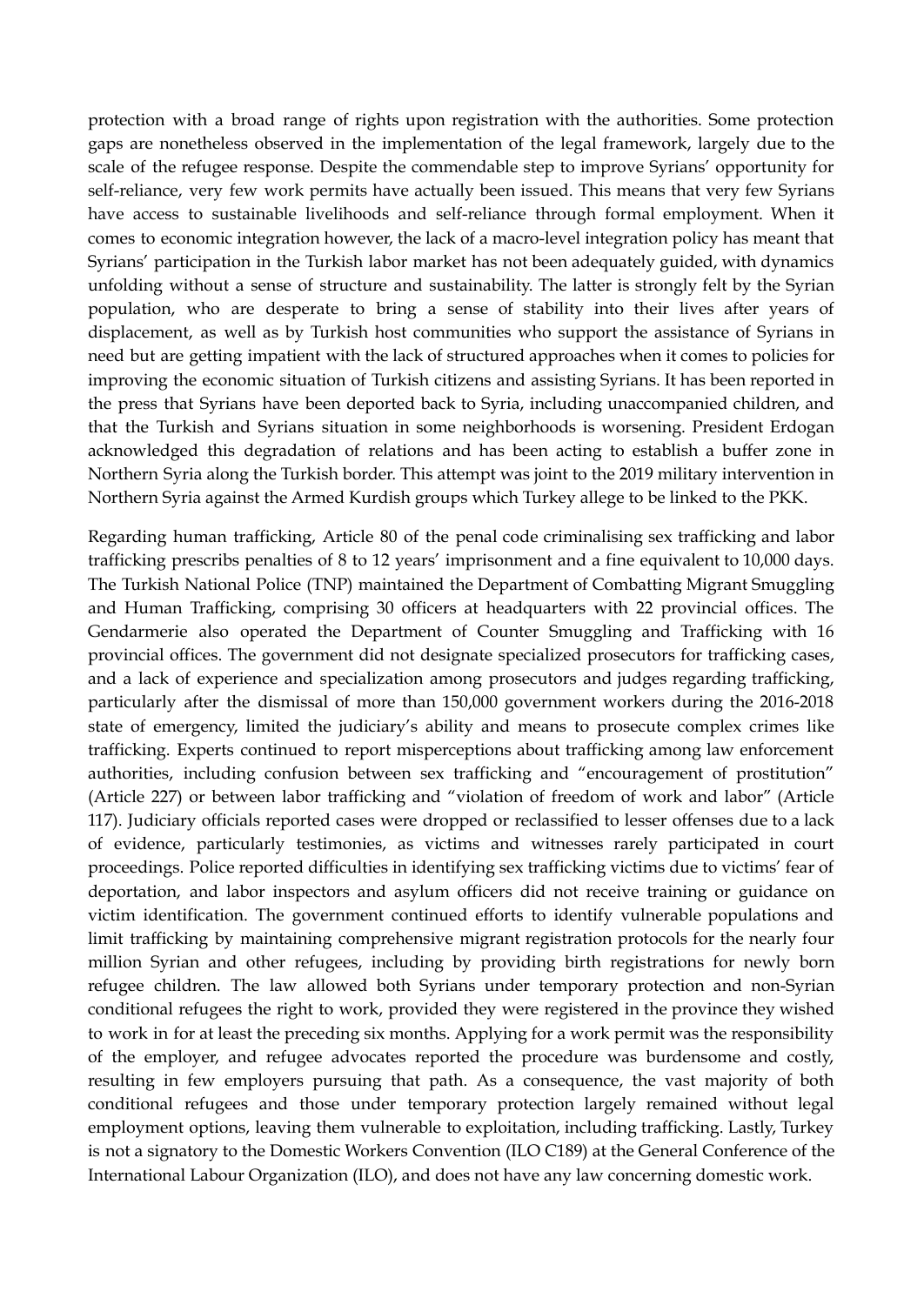### **VII. Main Actors**

#### *The State and International organizations*

The Regional Refugee and Resilience Response Plan (3RP) and the Regional Refugee and Migration Response Plan (RMRP) are the two frames organising inter-agency coordination in Turkey. The Government of Turkey is responsible for managing the response while the UN supports to guide the coordination efforts among humanitarian and development partners. UNHCR and UNDP co-lead the 3RP in response to the Syria crisis, and coordinates the support of partners to Turkey's refugee response to address unmet needs and to avoid duplication and gaps; and UNHCR and the International Organisation for Migrations (IOM) co-lead the RMRP. UNHCR will continue to support Turkey's refugee response on the basis of the legal and institutional framework for international and temporary protection. UNHCR advocates access and admission to national asylum procedures for people in need of international protection. To that end, UNHCR will continue to prioritize cooperation with the DGMM. UNHCR Turkey has a country office in Ankara and field presence in Istanbul, Izmir, Gaziantep, Hatay, Sanlıurfa and Van. UNHCR also chairs the International Protection and Migration Results Group of the Turkey 2016-2020 UN Development and Cooperation Strategy (UNDCS).

Although Turkey has become a major donor on the international stage, the World Bank's Data bank reports that Turkey's Net official assistance and official aid received reached USD 1,187 Billion. The OECD's 2019 Development Co-operation Report shows that Turkey is in the Top 10 of recipients of Bulgaria, Austria, Croatia, Finland, France, Germany, Greece, Hungary, Ireland, Italy, Latvia, Poland, Romania, Slovenia, Spain. Although the EU has reduced its pre-accession funding to Turkey due to bilateral relations becoming less amicable, it keeps funding a Facility for Refugees, managing a total of EUR 6 billion. The Facility reportedly focuses on humanitarian assistance, education, migration management, health, municipal infrastructure, socio-economic support. Brussels has helped over 80 projects in Turkey with more than 20 partner organisations in Turkey since 2015.

#### *Other organizations*

The Asylum Information Database (AIDA) reports that SGDD-ASAM, the largest NGO and implementing partner of UNHCR in Turkey, has offices in more than 40 provinces. Other organisations such as [Refugee](http://mhd.org.tr/english_home.html) Rights Turkey and [International](https://www.umhd.org.tr/home/) Refugee Rights Association in Istanbul and [Mülteci-Der](http://www.multeci.org.tr/en/) in Izmir have helplines and can be accessed by phone. Refugee Support Centre (*Mülteci Destek Derneği*, [MUDEM](http://mudem.org/en/)) has presence in various provinces, while [IKGV](http://www.ikgv.org/index1_en.html) has different offices in Turkey and provides information and psycho-social support. [Support](http://www.hayatadestek.org/en/) to Life and [YUVA](https://www.yuva.org.tr/en/) are also mainstream organisations that are very active in the field, the former having a presence in eight cities. Faith-based organisations are also very active in assistance to applicants, Türk Diyanet Vakfı, a state-funded faith agency based in Ankara targets mostly educated young Syrians and provides humanitarian aid, financial assistance and language classes. Insani [Yardim](https://www.ihh.org.tr/en) [Vakfı](https://www.ihh.org.tr/en) is another faith-based organisation active nearly in every province of Turkey.

Moreover, international protection applicants may also access the International Organisation for Migration (IOM) and NGOs carrying out resettlement-related activities, such as the International Catholic Migration Commission (ICMC) in Istanbul.

*The Catholich Church*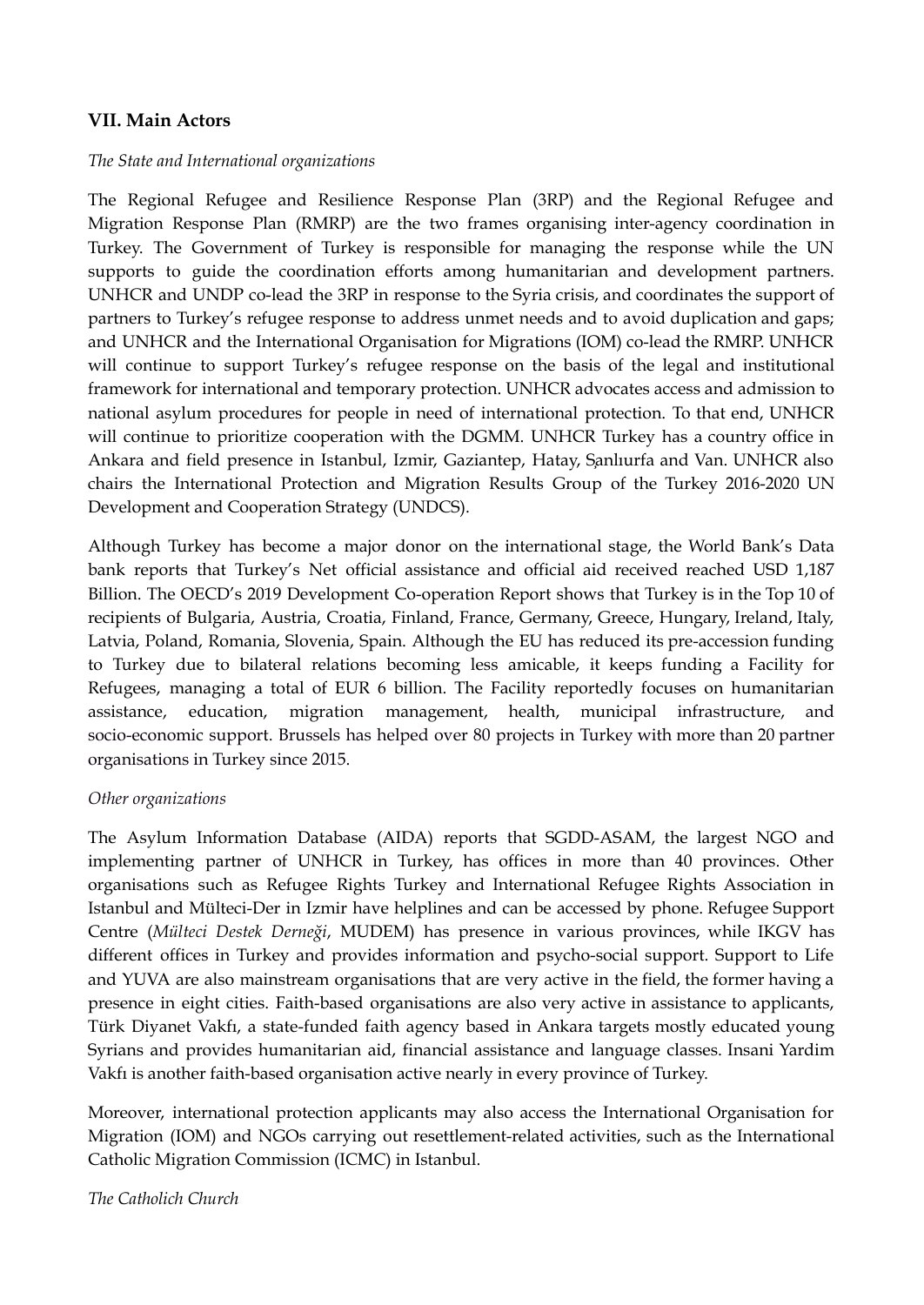Regarding Catholic NGOs, Catholic Relief Services began its operations in Turkey in November 2012, working through a network of partners in Turkey to implement formal and informal education and psychosocial support activities for refugee children and youth. Since 1991, Caritas Turkey has been helping to provide services in the fields of emergencies, health, education, social adjustment and employment. Among its activities are projects for assistance in securing personal documentation, providing food aid for the needy and response to emergencies such as flooding, earthquakes and refugee influxes. The Jesuit Refugee Service (JRS) has been running the Refugee Centre in Ankara to welcome refugees to the Turkish capital since October 2009 as part of the Ankara Refugee Support Group Programme. The centre offers a number of services to refugees including language lessons in English and Turkish, pastoral care, and legal and medical advice. Jesuit Refugee Service also work in Kirikkale, a city located 60 km from Ankara, to support the urban refugees living there. Many other international NGO are active in Turkey: Médecins Sans Frontières provide financial and technical support to local NGOs working on the Syrian-Turkish border, while their teams in Turkey also give remote support to medical staff in Syria. The biggest NGO remains the Turkish Red Crescent Society (TRCS), who works through 258 branches and more than 5,400 staff country-wide in support of vulnerable people. It also has 9 regional and 23 local disaster management and logistics centres with the capacity to provide food and household items for 500,000 people in case of emergency or disaster. Acting as an auxiliary to the public authorities in the humanitarian field with a wide reach to vulnerable communities, TRCS works with to refugees and host communities in urban and rural areas. Apart from RCRC Movement partners, TRCS continues working with other programme partners including the UN Children's Fund (UNICEF) in the Conditional Cash Transfer for Education (CCTE) programme, enabling low-income refugee families to send their children to school. On 1 April 2020, TRCS began working with IFRC on the Emergency Social Safety Network (ESSN) programme, providing basic needs assistance through cash transfers. TRCS also continues to provide first-line response for newly arrived refugees as and when needed.

### **VIII. Other important issues.**

The Apostolic Nuncio to Turkey is Archbishop Paul Fitzpatrick Russell, also responsible for Turkmenistan, and Azerbaijan. Turkey is divided in the Roman Catholic Archdiocese of Izmir, headed by Archbishop Lorenzo Piretto O.P., the Roman Catholic Apostolic Vicariate of Anatolia, which is immediately subject to the Holy See, the Roman Catholic Apostolic Vicariate of Istanbul, immediately subject to the Holy See, the Armenian Catholic Archdiocese of Istanbul, immediately Subject to the Holy See, the Greek Catholic Apostolic Exarchate of Istanbul, immediately Subject to the Holy See, the Syrian Catholic Patriarchal Exarchate of Turkey, immediately Subject to the [Syriac](https://en.wikipedia.org/wiki/Syriac_Catholic_Church) [Catholic](https://en.wikipedia.org/wiki/Syriac_Catholic_Church) Church, the Chaldean Catholic Archdiocese of Diyarbekir, immediately Subject to the [Holy](https://en.wikipedia.org/wiki/Holy_See) See.

**November 2020**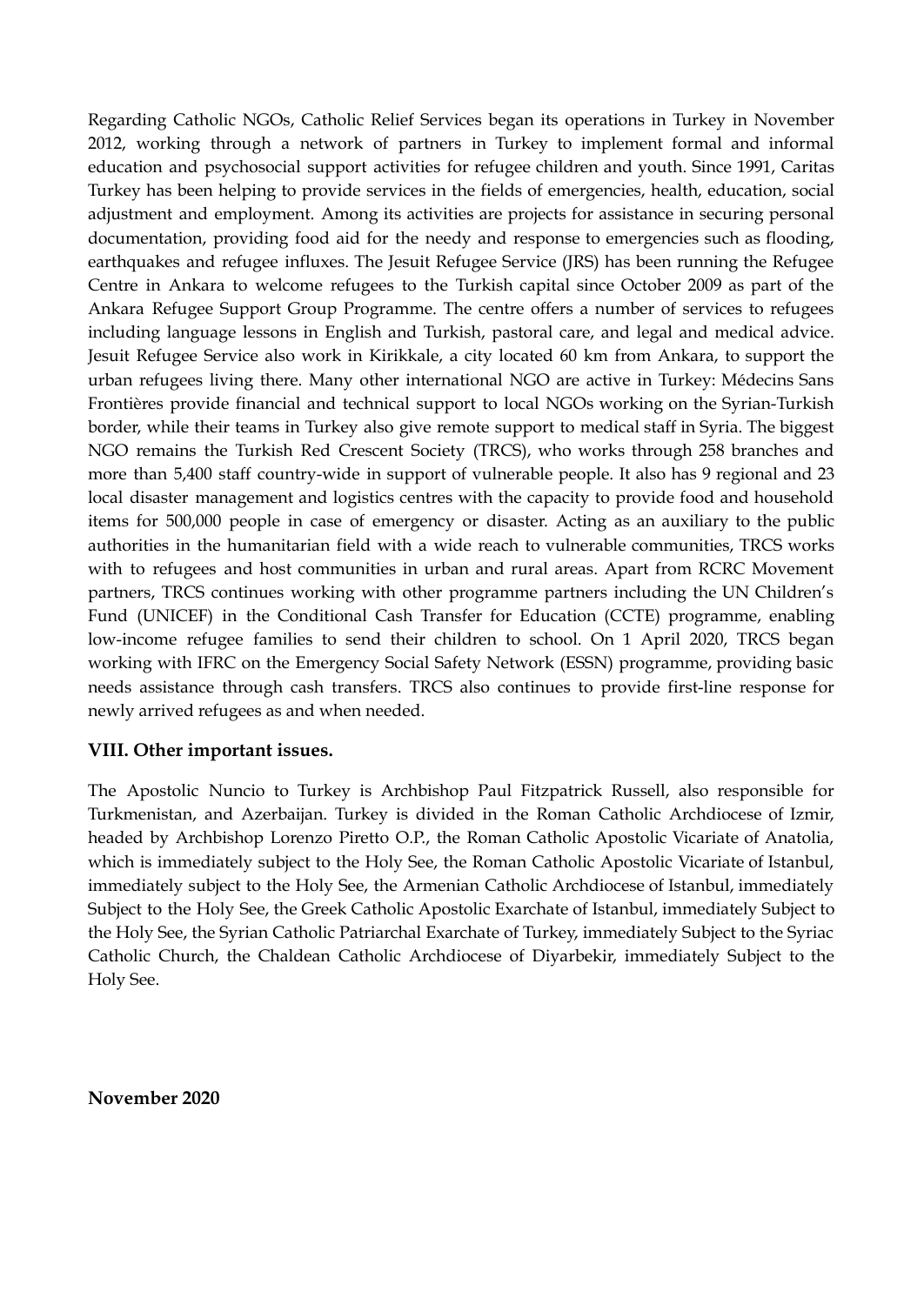# **C. References**

*Institutional and NGO Websites:*

ACAPS 2020 <https://www.acaps.org/country/turkey/crisis/country-level>

AIDA - Asylum Information Database <https://www.asylumineurope.org/reports/country/turkey/access-ngos-and-unhcr>

COMPAS - Centre on Migration: Policy and Society <https://www.compas.ox.ac.uk/2016/a-new-era-for-international-workers-in-turkey/>

Donor Tracker [https://donortracker.org/Parliament-approves-EU-2020-budget-boosting-funding-for-climate-rese](https://donortracker.org/Parliament-approves-EU-2020-budget-boosting-funding-for-climate-research-and-youth) [arch-and-youth](https://donortracker.org/Parliament-approves-EU-2020-budget-boosting-funding-for-climate-research-and-youth)

European Commission [https://ec.europa.eu/echo/where/europe/turkey\\_en](https://ec.europa.eu/echo/where/europe/turkey_en)

[https://ec.europa.eu/echo/where/europe/turkey\\_en](https://ec.europa.eu/echo/where/europe/turkey_en)

Human Rights Watch - Turkey <https://www.hrw.org/world-report/2020/country-chapters/turkey>

IDMC - Internal Displacement Monitoring Centre <https://www.internal-displacement.org/countries/turkey>

IDMC Grid 2018 - Turkey

[https://www.internal-displacement.org/sites/default/files/2018-05/GRID%202018%20-%20Figu](https://www.internal-displacement.org/sites/default/files/2018-05/GRID%202018%20-%20Figure%20Analysis%20-%20TURKEY.pdf) [re%20Analysis%20-%20TURKEY.pdf](https://www.internal-displacement.org/sites/default/files/2018-05/GRID%202018%20-%20Figure%20Analysis%20-%20TURKEY.pdf)

IOM UN Migration - MPM Turkey [https://reliefweb.int/sites/reliefweb.int/files/resources/Turkey\\_Sitrep\\_08\\_aug\\_20.pdf](https://reliefweb.int/sites/reliefweb.int/files/resources/Turkey_Sitrep_08_aug_20.pdf)

International Federation of Red Cross and Red Crescent Societies <https://reliefweb.int/sites/reliefweb.int/files/resources/MDR65003REA2.pdf>

Medecins Sans Frontieres - Turkey <https://www.msf.org/turkey>

Republic of Turkey - Ministry of Culture and Tourism <https://www.ytb.gov.tr/en/abroad-citizens/general-information-2>

UNHCR Turkey Fact Sheet

[https://reporting.unhcr.org/sites/default/files/UNHCR%20Turkey%20Fact%20Sheet%20-%20Se](https://reporting.unhcr.org/sites/default/files/UNHCR%20Turkey%20Fact%20Sheet%20-%20September%202020.pdf) [ptember%202020.pdf](https://reporting.unhcr.org/sites/default/files/UNHCR%20Turkey%20Fact%20Sheet%20-%20September%202020.pdf)

UNHCR Global Focus - Turkey

<https://reporting.unhcr.org/node/2544?y=2020#year>